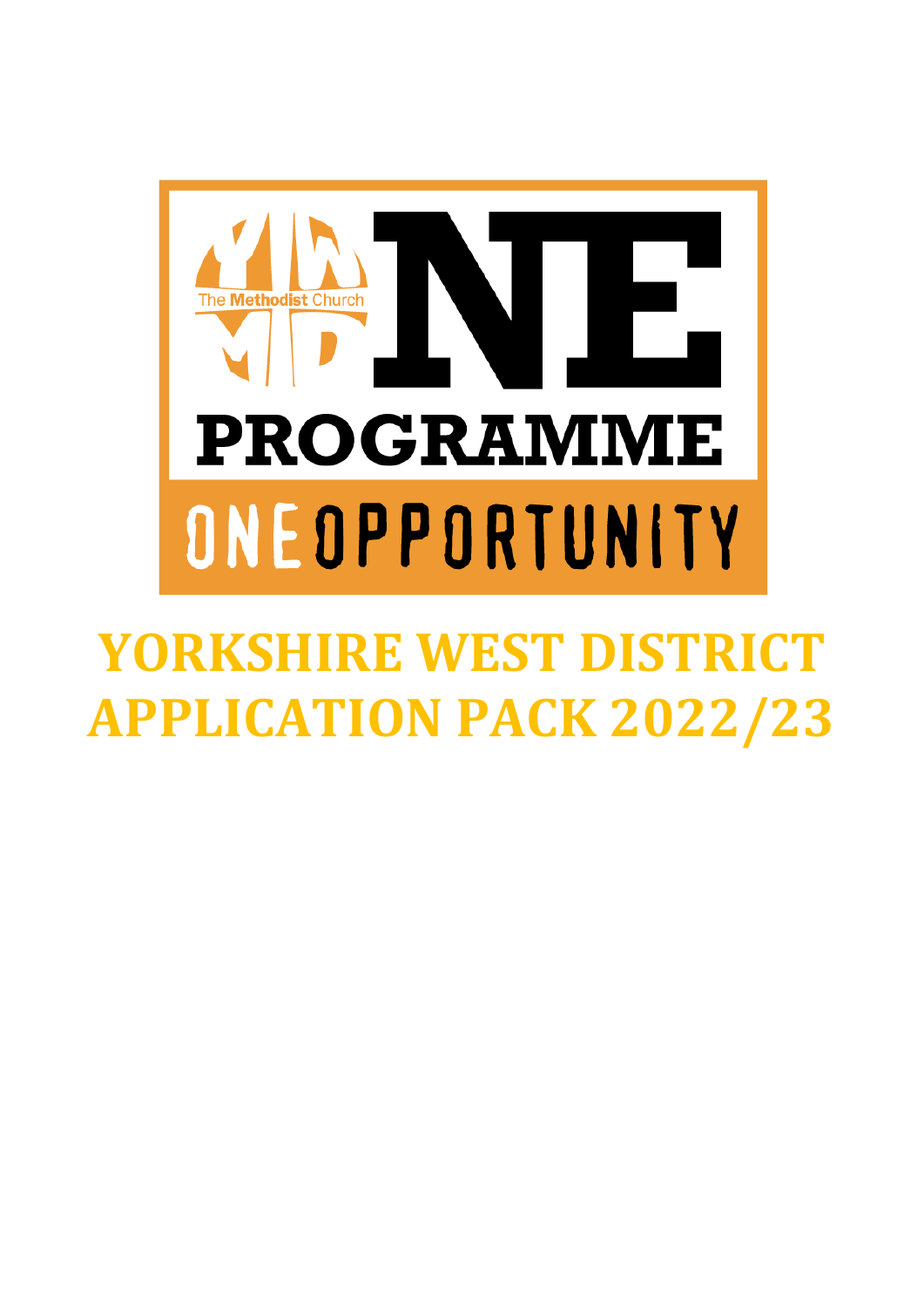

Thank you for expressing an interest in the ONE Opportunity Programme.

The ONE Opportunity Programme gives young people aged 16-23 years the opportunity to be involved on a part-time basis in the development of the mission and ministry of their local church. It offers a salaried position of 3 hours per week (on average) on a one year project that will enhance the life and mission of the church and enable the participant to work out their discipleship in new ways. Up to 13 participants will be funded across the district. Alongside their paid hours, all the participants are expected to be available to attend an induction day and three residential weekends with the district during the year, as part of their commitment, which will enable them to be part of a community of young people learning and reflecting together.

The ONE Opportunity Programme has a major focus on discipleship and relationship building rather than simply being task focussed. It aims to encourage the development of the participants, but also aims to influence the adults who come alongside them, as well as the wider church community. The participants are supported by a district team who are open to explore their own spiritual journey alongside the young people.

Each participant is also part of a local team with a project enabler and a mentor. Project enablers are expected to support, guide and encourage the participant in their project. They also help liaise between the church and the young person and between the district team and the church. The mentor's role is to walk alongside the participant to help them develop in their personal journey and discipleship; allowing time for reflection on the project, the residential weekends, their faith and anything else they wish to discuss and share.

This pack contains:

- General information about the Programme page 3
- A step by step guide to developing projects page 6
- A timetable for the application process page 10
- List of programme dates for 2022-23 page 11
- Example ONE Opportunity job description page 12
- **France Role profile for Project Enabler** page 15
- ONE Opportunity person specification bagge 17
- Project selection guidance page 19
- Methodist Priorities Our Calling page 20

A separate document will be supplied with this pack that has the application form for the applicant and the church to complete together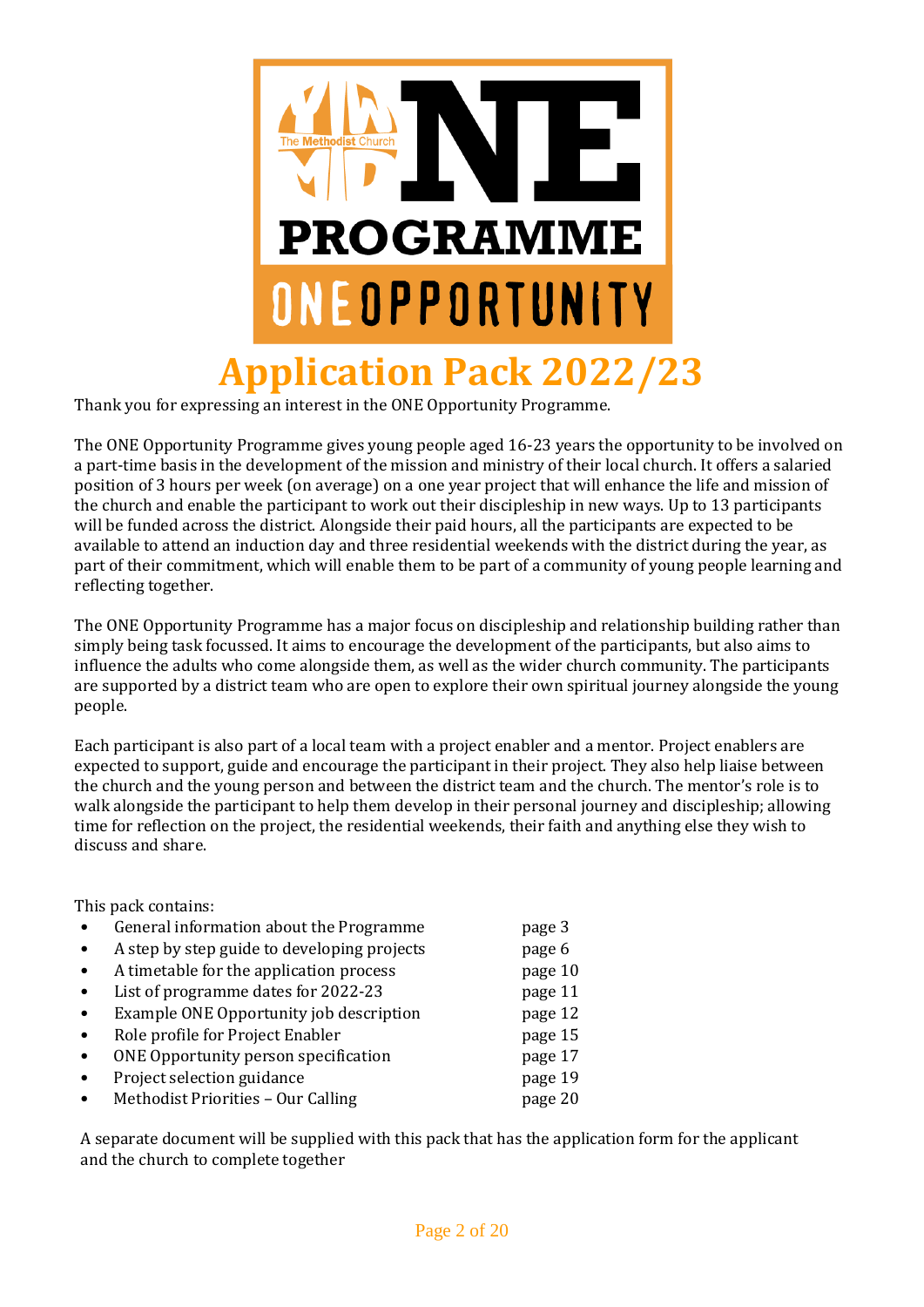

## **Application Pack 2022/23 ONE Opportunity Programme: General Information**

#### **PROJECT REQUIREMENTS**

The participant's project should be part of the mission and life of a local Methodist church. Whatever form it takes, the project needs to have sufficient infrastructure to support the participant.

Our application form is designed so that it can only be completed by a church and a prospective participant (intern) together, matching the needs of the local church community and the gifts of the young person. This form will tell us about the details of the project, its aims and objectives and the reasons you are applying to employ a ONE Opportunity intern. This should include the ways in which the project meets the selection criteria given (see page 17).

The form will ask the church to tell us about the applicant, and the gifts and skills that have been identified in them. It will also ask the prospective participant to tell us how they are being called to this project. Here are some examples of previous projects that have been accepted onto the scheme:

- Developing student outreach and links between local church and university students
- Gathering the church and local community by offering food and hospitality
- Developing the use of technology in church e.g. websites, social media, worship presentations etc
- Developing a church linked football team
- Setting up a Sunday afternoon café for people on their own
- Running a monthly prayer and craft session creating items to give to those in need
- Developing resources for various areas/topics e.g. Mental health, Sexual harassment and Methodism
- Running fundraising events for a local church building

#### **THE COST OF A ONE Opportunity Participant (Intern)**

The cost of having a participant in your church will be shared between the church, circuit and district.

The costs involved are:

- Intern's salary
- District co-ordinating team
- Travel expenses for training events
- Three training weekends
- Expenses incurred locally

The Yorkshire West District are paying for the interns' salaries, the expenses and salaries of the district co-ordinating team, a third of all weekend training costs and interns' travel expenses to and from training events.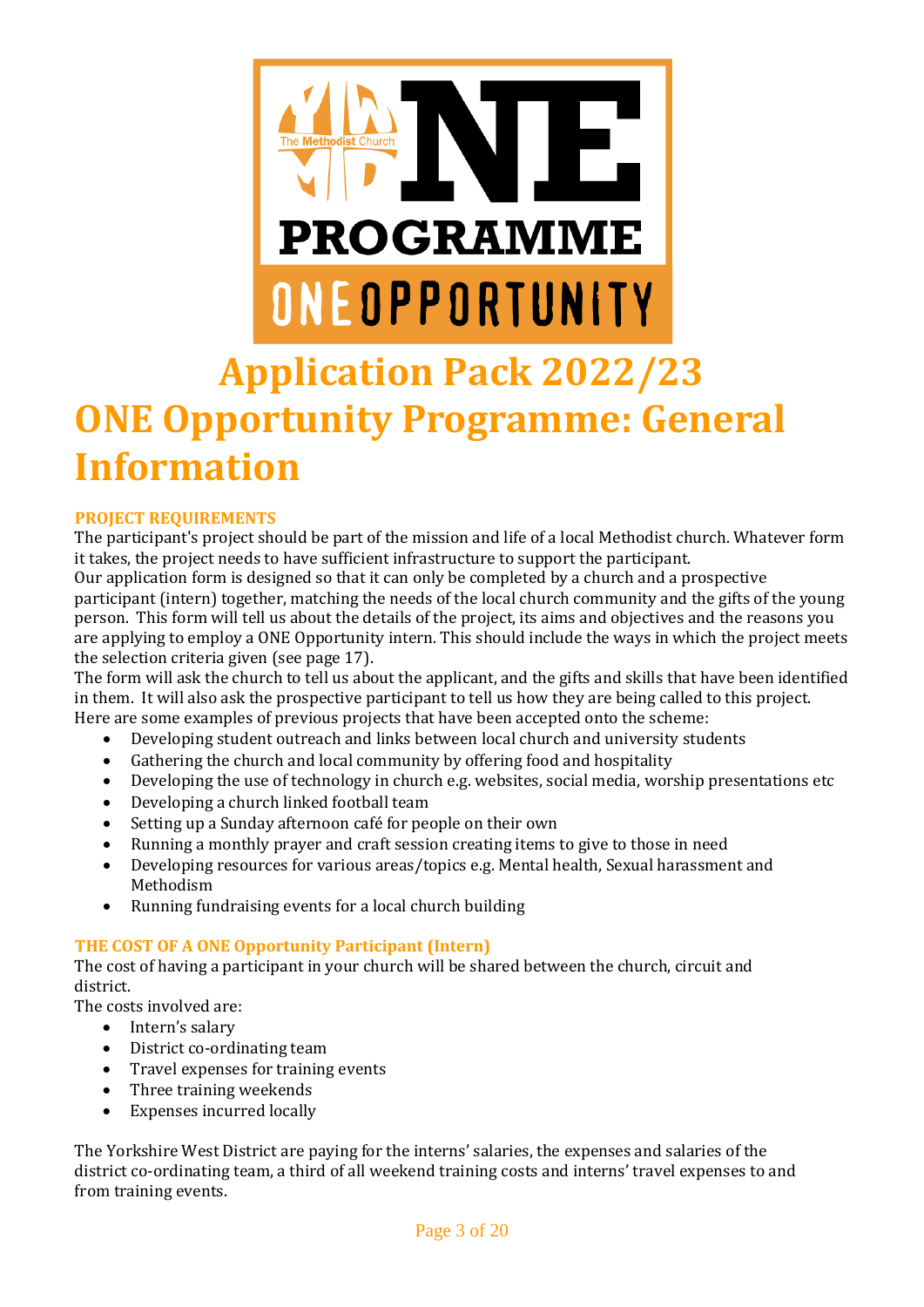

Local churches and circuits jointly cover the other two-thirds of the weekend training costs and any locally incurred expenses linked to the project (including costs of equipment and resources and any other expenses to fulfil the project locally).

The intern's training package enables them to meet and build relationships with other interns, and other young Methodists. Your local church, and circuit are requested to fund two thirds of this amount as set out below:

- £446 to be paid to Yorkshire West Methodist District [*financed between the local church and circuit*]
- £223 will be added to Yorkshire West Methodist District [*we will apply for this from the District Advance Fund on your behalf*]

Approvals for the local funding will need to be in place before the employment begins.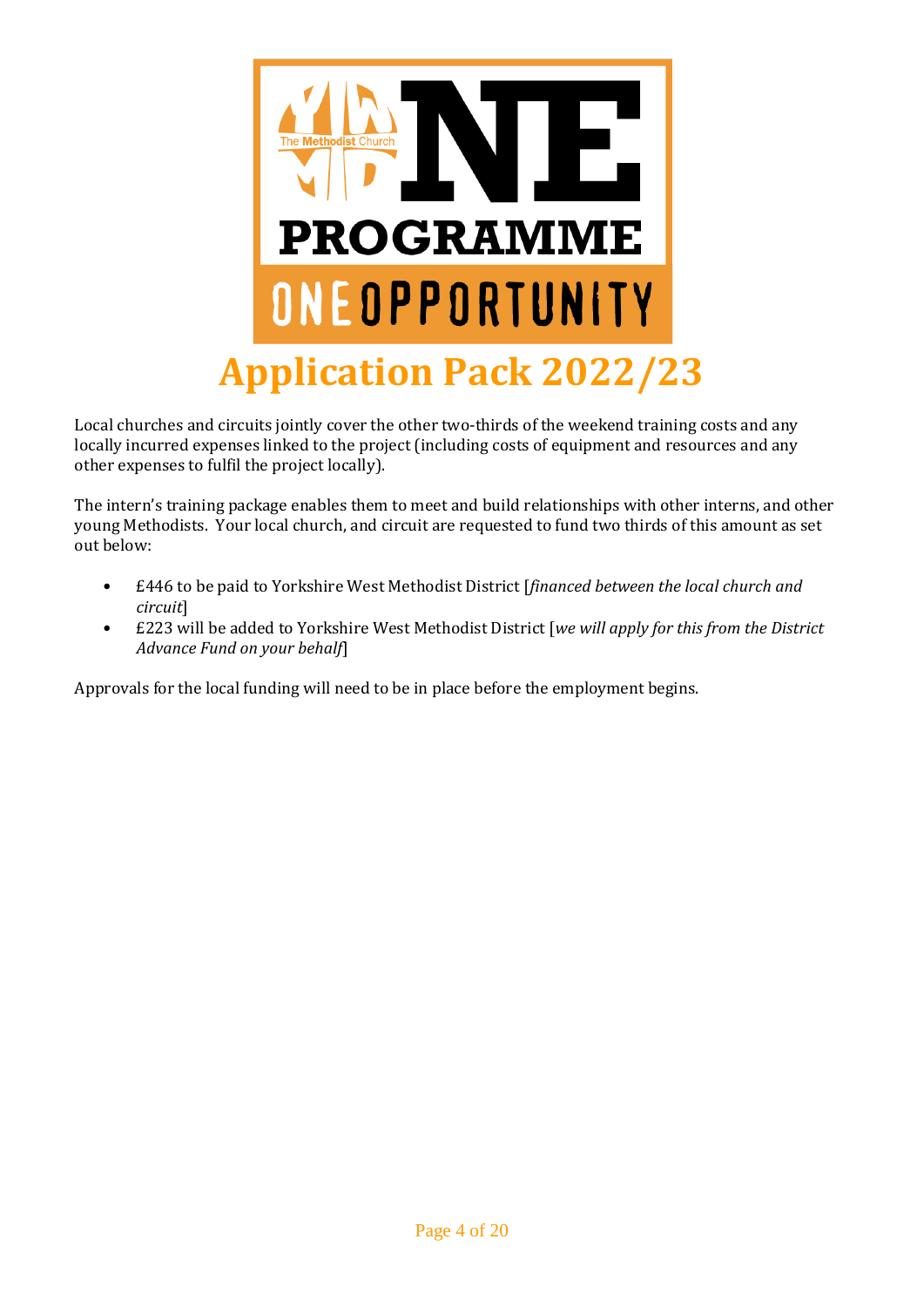

#### **TRAINING**

Three residential retreat/training weekends will be provided for all interns. Attendance at these is a requirement of the position, reasonable travel expenses will be paid (see details on page 3).

#### **COMMUNICATIONS**

In order to build and maintain contact during the year, all the interns will be requested to join a closed Facebook group. This has proved an effective means of communication between our young people, and the group is monitored by the ONE Opportunity co-ordinating team. We also anticipate that the interns will freely exchange contact details with other members of the scheme to facilitate this sense of virtual community.

#### **DISTRICT SUPPORT**

The ONE Opportunity Programme District team consists of a coordinator, administrator and chaplain. They will support you through the application process and the year ahead. Currently, Amy Shephard, Mark Gowlett and Rob Drost occupy these roles respectively, however there are some staff changes within the programme, the new roles will be announced shortly.

#### **FREQUENTLY ASKED QUESTIONS**

#### **What sort of work can an intern do?**

Interns are expected to have a role that requires or could develop leadership in the mission and life of the church through their project. The role should match the gifts of the intern and the missional priorities of the church with reference to the selection criteria, see page19 and Methodist Priorities see page 20.

#### **How long does an intern work for?**

Interns are contracted to work on average three hours a week within their local church project running from 1st September 2022 until 31st August 2023. Applicants need to bear in mind other commitments they may have at school/college or elsewhere. The best results come from interns who have this as their only job in the year. If a young person cannot commit to the hours expected it might be better to seek a volunteer role within the church for them.

#### **Are interns expected to do anything else alongside these hours?**

In addition to the three hours a week working on a local project, interns will meet regularly with their project enabler and mentor. Interns are required to attend an induction day and three residential retreat/training weekends throughout the year (as listed in the programme dates on page 11). These weekends are a gift to the intern and are outside of project hours. Interns are responsible for organising their own transport to all training weekends or district events although experience shows that lifts can often be shared which makes this less onerous than it sounds. Any reasonable travel expenses will be reimbursed.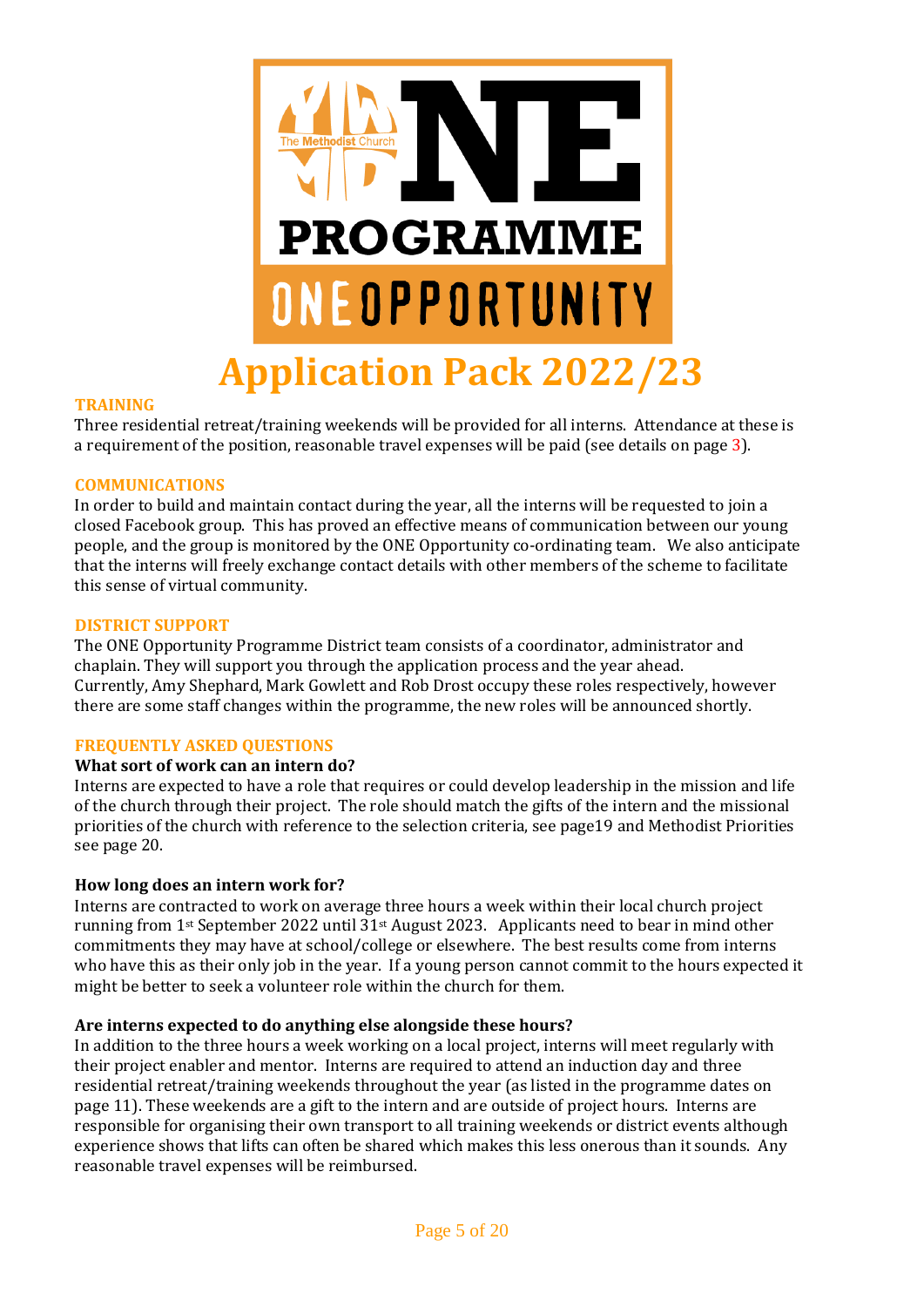

#### **How much is an intern's salary? How is this organised?**

Interns' salaries are paid at the Methodist living wage rate, (currently £9.90 per hour) monthly, as long as they successfully complete a three-month probationary period and continue to fulfil their obligations under the scheme.

Yorkshire West Methodist District will be the official employer and payroll administrator. Any expenses incurred through the individual project (e.g. materials for children's crafts, new AV equipment etc ) will need to be covered by the local church or circuit.

#### **How is an intern managed?**

Each intern will require a church support team based in their local church/circuit. This will be made up of the minister (or designated church leader), a project enabler and a mentor. The project enabler needs to be identified during the application process while the mentor will be discerned by the end of September 2022.

#### **What does a project enabler do?**

The project enabler along with the minister and intern will agree goals and expectations in the form of a job description prior to the scheme starting. The project enabler should attend the induction day on Saturday 17th September 2022 (venue TBC) along with their intern. The project enabler will then offer regular (monthly) management support during the year to discuss the project and set goals for future work, liaising with the district team as necessary. (for more details see Project Enabler job description on page 15)

#### **What does a mentor do?**

Experience has shown that the interns who gain most from this scheme are those who have been able to meet monthly with a spiritual mentor to talk about what they are learning and experiencing. These monthly meetings will offer regular opportunities for reflection and conversation about life, faith and other issues. The ONE Opportunity District team will offer guidance in the selection of a spiritual mentor at the induction day in September and will provide mentoring materials for use in the monthly meetings and on-going support for the role.

#### **Who does the intern report to during the year?**

Each intern will be asked to produce regular reports on their project and these will be shared with the local project enabler and the ONE Opportunity District team. The Project Enabler will act as Line Manager for the intern.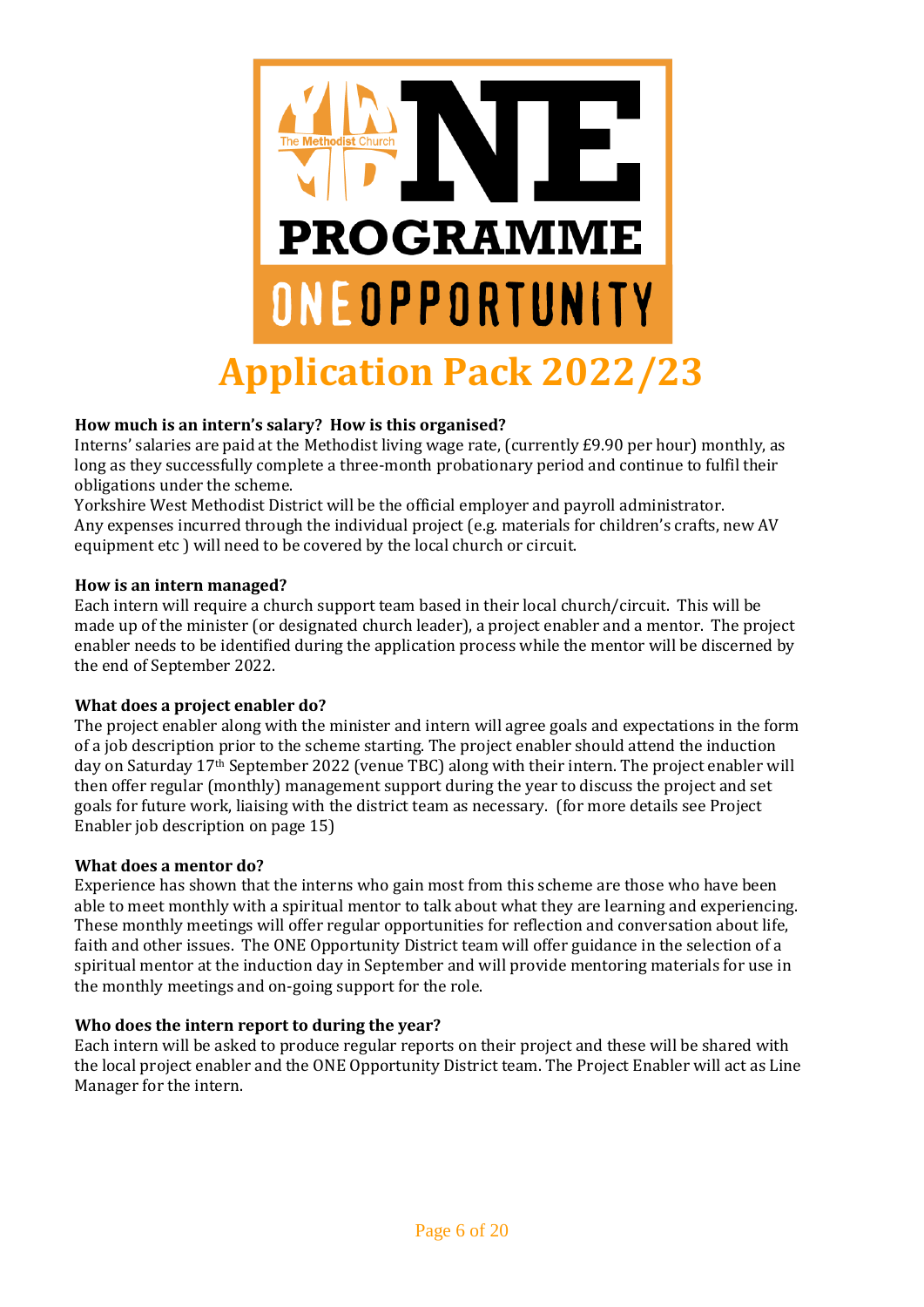

### **Application Pack 2022/23 Step by step guide to developing a ONE Opportunity Programme Project**

#### **A QUICK CHECKLIST (prior to application)**

- Prospective intern is aged between 16 & 23 on the 1st September 2022
- Discern skills, passion and interests of your prospective intern, and help them identify a project to develop and utilise these
- Speak with the ONE Opportunity District coordinating team who can advise you
- Check the project against the project guidance (page 19)
- Identify a Project Enabler (see role profile page15)
- Seek church and circuit approvals (this may include a presentation from the young person)
- Prospective intern and project enabler/minister to complete the application form together
- Send the completed application form to Amy Shephard at onecoordinator@ywmethodist.org.uk before 30 June 2022.

#### **A QUICK CHECKLIST (after acceptance ontothe Programme)**

- Work with your intern to prepare a specific job description and project description and share with ONE Opportunity Programme District team
- Gain DBS (Disclosure and Barring Service) check if needed
- Complete a risk assessment of your intern's working environment
- Intern and Project Enabler attend induction day on Saturday 17<sup>th</sup> September 2022
- Support the intern to identify a mentor following the induction day.

#### **THE STEPS TO TAKE (prior to application)**

#### Identify the Young Person

The participant is at the centre of the Programme so it is essential that you identify a young person who would benefit from participating. We expect that they will already have a connection to your local church. They should be between 16 and 23 years of age on the 1st of September 2022. You may like to consider a young person who may benefit from connecting with other young people as they may learn and grow in faith through sharing with other interns. While they do not have to be a Methodist, or even yet a committed Christian, they do need to be sympathetic with the aims of the Methodist Church and comfortable being in the company of Christians, willing to explore their own faith position, and fully participate in our training/retreat weekends. A generic person specification for an intern is included in this pack which you may find useful to refer to. (see page 17).

#### 2. Identify a Project

Once you have identified a possible participant, the next step is to discern their skills, passions and interests and work with them to develop a possible project. The project should use the young person's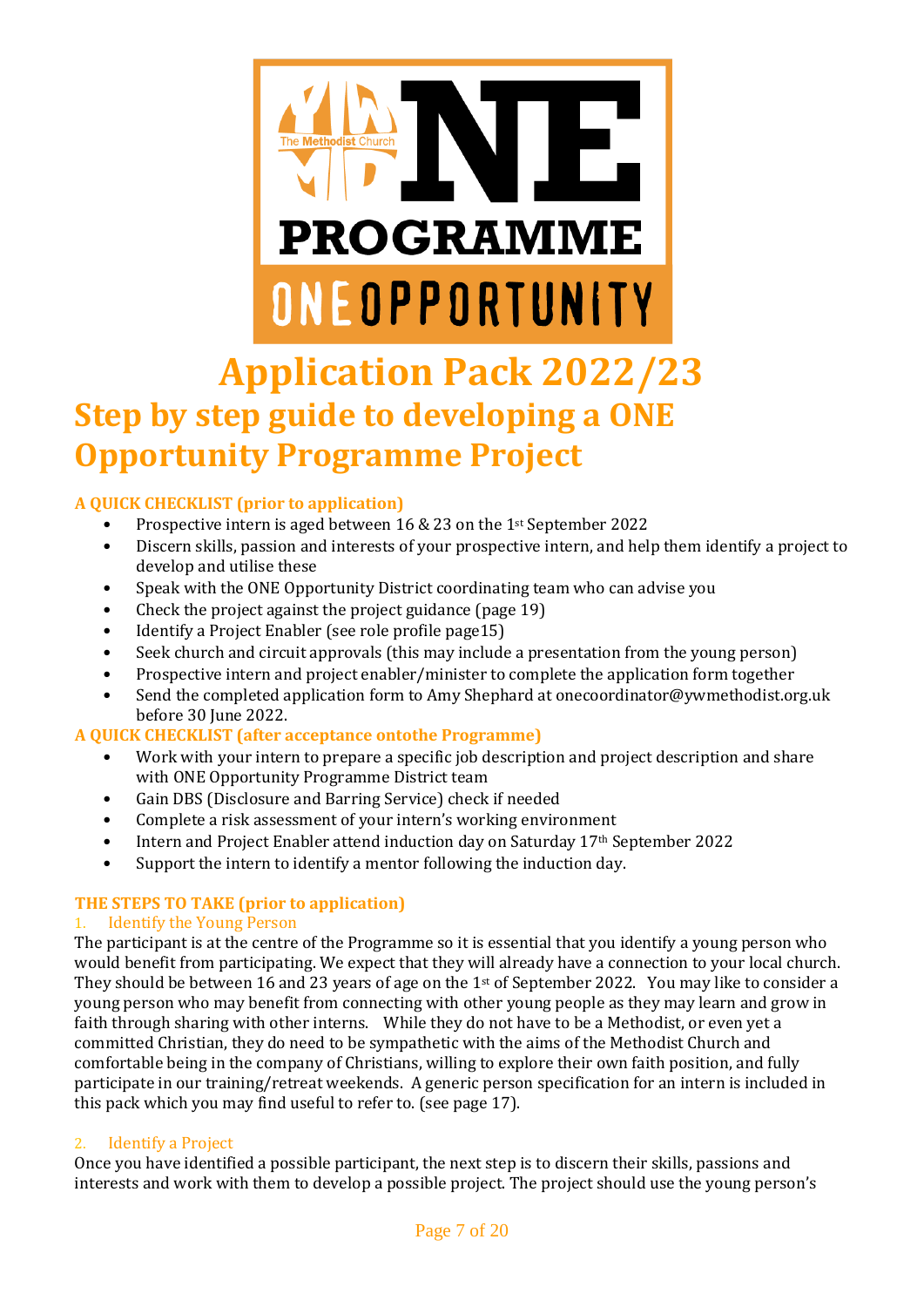

existing skills, but also offer them some scope for development of new skills, or expansion of their existing skills. The project should meet a real need of your local church or community.

#### 3. Seek Advice

We would strongly recommend that you talk to the ONE Opportunity Programme District team as soon as you are able, so that we can advise you on forming your project and creating the application. We would very much like to meet face to face with church teams and individual applicants prior to the application being made, so we can ensure that all concerned are aware of the commitments and expectations.

#### 4. Check the Project Meets Missional Priorities

The project is expected to be of value to your church community. The project should be measurable against Methodism's missional priorities in the same way as any other project. The project should also aim to include a level of leadership for the intern that increases across the year, for example, progressing from helping with youth group discussion sessions to actually preparing and leading such sessions, or leading a team of church volunteers to plan and run Messy Church every month. Research has shown that meaningful, intergenerational relationships within teams contributes to lifelong faith. A guidance list of selection criteria can be found on page19 and Methodist Priorities on page 20 of this document.

#### 5. Identify a support structure

You will also need to identify a local project enabler, who can offer support and guidance during the year through regular/monthly meetings. In due course a spiritual mentor also needs to be identified who will assist the young person with their personal and spiritual development through on-going reflection during the year at regular meetings. We will provide guidance to assist you in the choice of spiritual mentor at the induction day.

#### 6. Gain church and circuit approval

The project needs to be approved and owned by the local church, the circuit leadership team, and ideally the circuit. We recommend the applicant is helped to prepare a 5-10 minute presentation of their project proposal to take to their church council and/or circuit meeting. We realise this can take time, so please plan ahead to ensure opportunities aren't missed.

You will also need to seek both local church and circuit funding, sharing the combined amount of £446 per intern between church and circuit as appropriate. District will meet the remaining training costs.

#### 7. Complete An Application Form

Both the applicant and the local church team should complete their sections of the application form before getting the Minister and Project Enabler to complete the declaration sections. The form should then be sent to Amy Shephard by email t[o onecoordinator@ywmethodist.org.uk](mailto:onecoordinator@ywmethodist.org.uk) before 30 June 2022.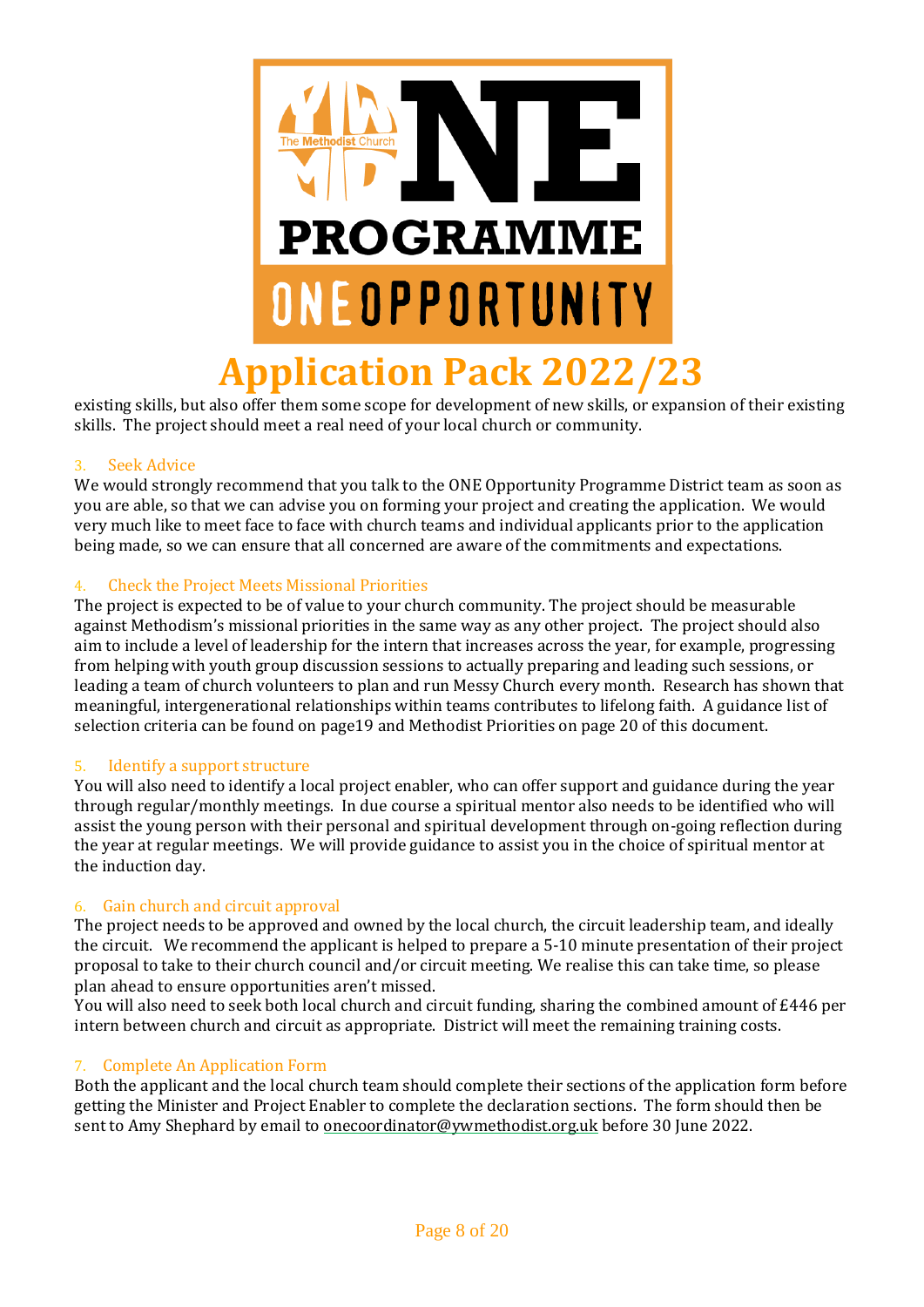

8. Prepare the Young Person to have a conversation with a member of the ONE Opportunity District team The applicant needs to be ready to have a conversation with a member of the District team to discuss the project and the application. This might be face to face or on Zoom, and may be used as part of the selection process if the Programme is over-subscribed. Applicants will be notified within a month of their application being submitted if they have been selected to join the Programme.

#### **THE STEPS TO TAKE (after acceptance onto the Programme)**

Work with the intern to create a detailed job description and use this to create a project plan/outline with goals and dates identified. The church team will need to apply for an enhanced DBS (Disclosure and Barring Service) disclosure for the intern if this is required by your project and we recommend you speak to your Safeguarding Officer about the role and any other training that might be needed. As a church team you must complete a risk assessment of your intern's working environment.

#### **THE STEPS TO TAKE (once employment has begun)**

As a church team you are responsible for making sure that regular communication occurs between you, the intern and the district coordinating team. This will involve regular meetings between the project enabler and the intern, regular mentor sessions between the intern and their mentor and regular project reports from the intern to the district coordinating team.

The interns are required to complete a three-month probationary period. At the end of this time the church team will be expected to provide a report to confirm that the intern is suitable for the position and has satisfactorily completed this three-month probationary period or that the probationary period needs to be extended.

As the church team you will be expected to complete an 'End of Project' report when the intern has completed their time with you to reflect on how the project has benefitted the intern and the community. The ONE Opportunity Programme is a one-year commitment to that specific intern. If you wish to have another intern in your church in the following year you will need to go through the application process afresh with that applicant. If you wish to continue any initiatives that have been started during the ONE Opportunity year you will need to discern how this can be accomplished in your own church,.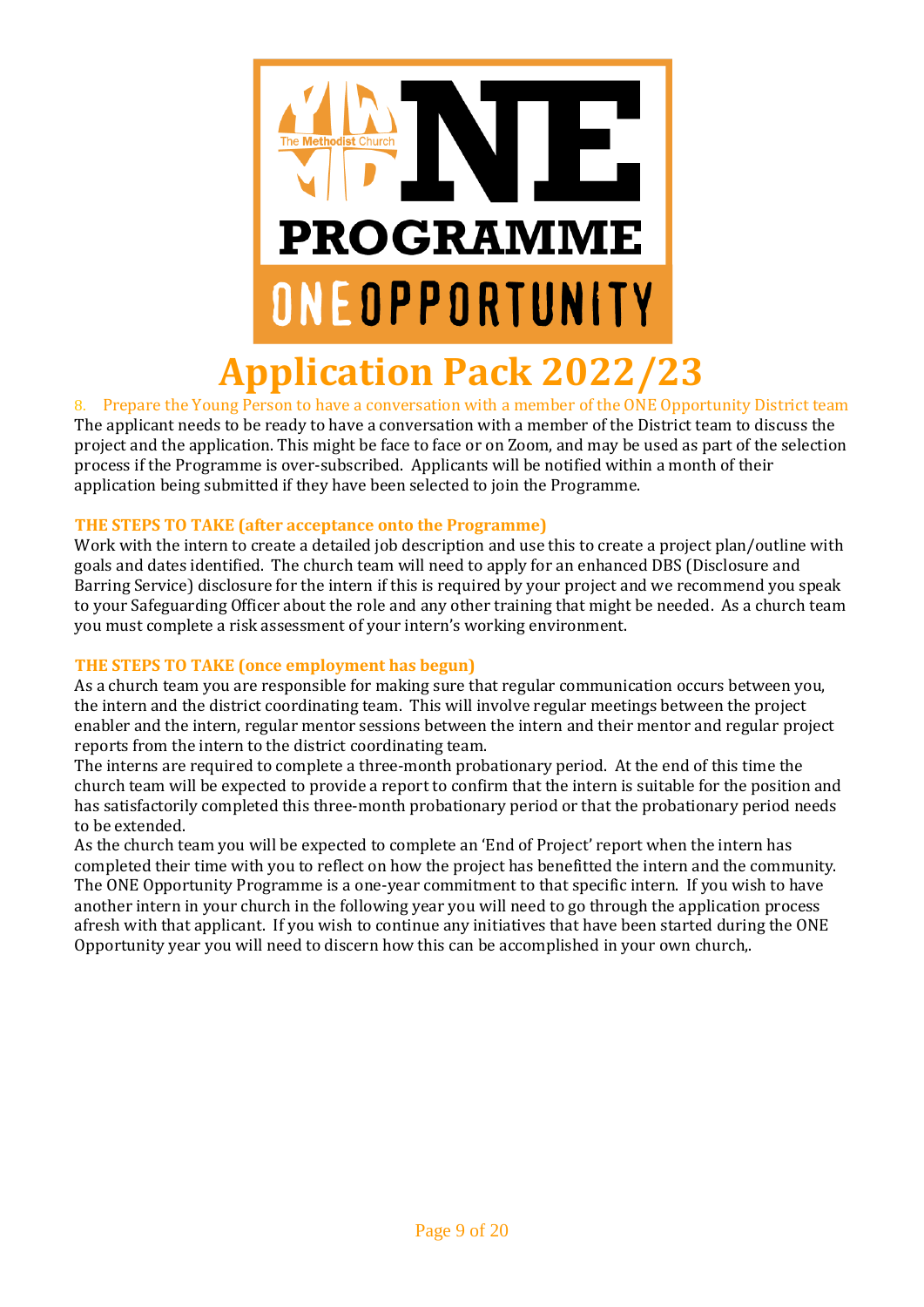

**councils/circuit meetings** enabler appointed **Friday 31st July 2022** All paperwork in place **Saturday** 1<sup>st</sup> **September 2022** Interns in post and beginning project

**30 June 2022** Deadline for application forms to be submitted.

**Pre-summer church** Approval for local schemes/finances/project

**After Saturday 17th September 2022** Mentor identified and brought into the project

Prior to completing your application, we would urge you to contact a member of the ONE Opportunity District team (see information on page 5) so that we might advise you on the process. Ideally, we will try and arrange a face to face meeting with you (in person or over Zoom), so that we can ensure everyone is aware of what is required.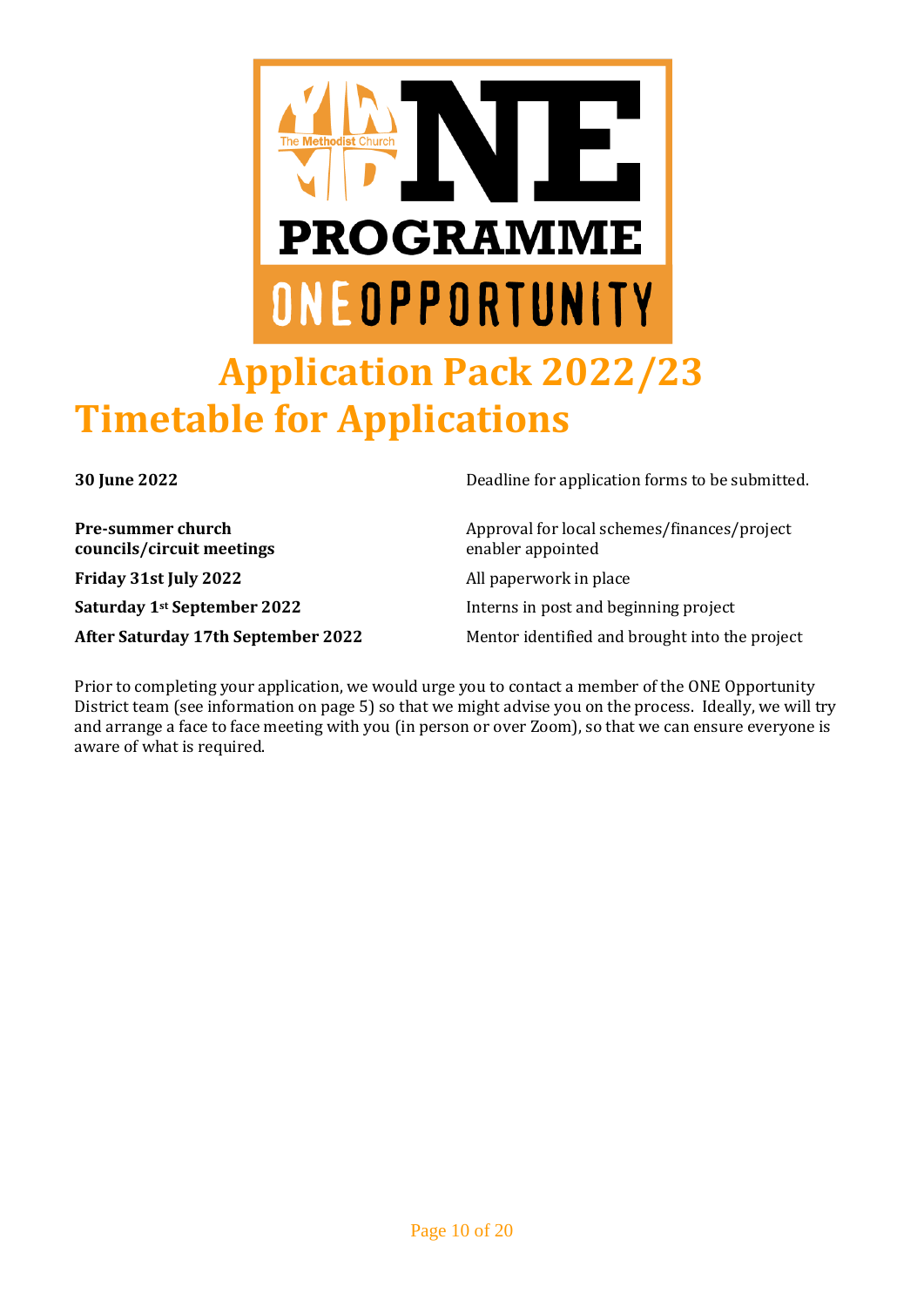

## **Application Pack 2022/23 Programme Dates for 2022/23**

| Saturday 17th September 2022        | Induction Day, venue TBC                                   |
|-------------------------------------|------------------------------------------------------------|
| Fri 30th Sept - Sunday 2nd Oct 2022 | 1st Residential - 3Generate, Methodist Youth               |
|                                     | Assembly, Birmingham NEC                                   |
| Fri 3rd-5th February 2023           | 2 <sup>nd</sup> Residential - Joint Yorkshire Plus Region, |
|                                     | Emmaus Centre, Scarborough                                 |
| Fri 14th-16th April 2023            | 3rd Residential - District Youth Weekend, Venue            |
|                                     | <b>TBC</b>                                                 |

*The above dates are a mandatory part of the scheme, and we expect arrangements will be made to enable attendance. If there is a reason why this cannot be achieved prior to the application, then please speak with us.*

*We expect interns to make their own way to the above weekend training events, although we make every effort to coordinate transport between us. Mileage or reasonable receipted travel costs will be reimbursed. The cost of accommodation/food etc. is borne by the scheme.*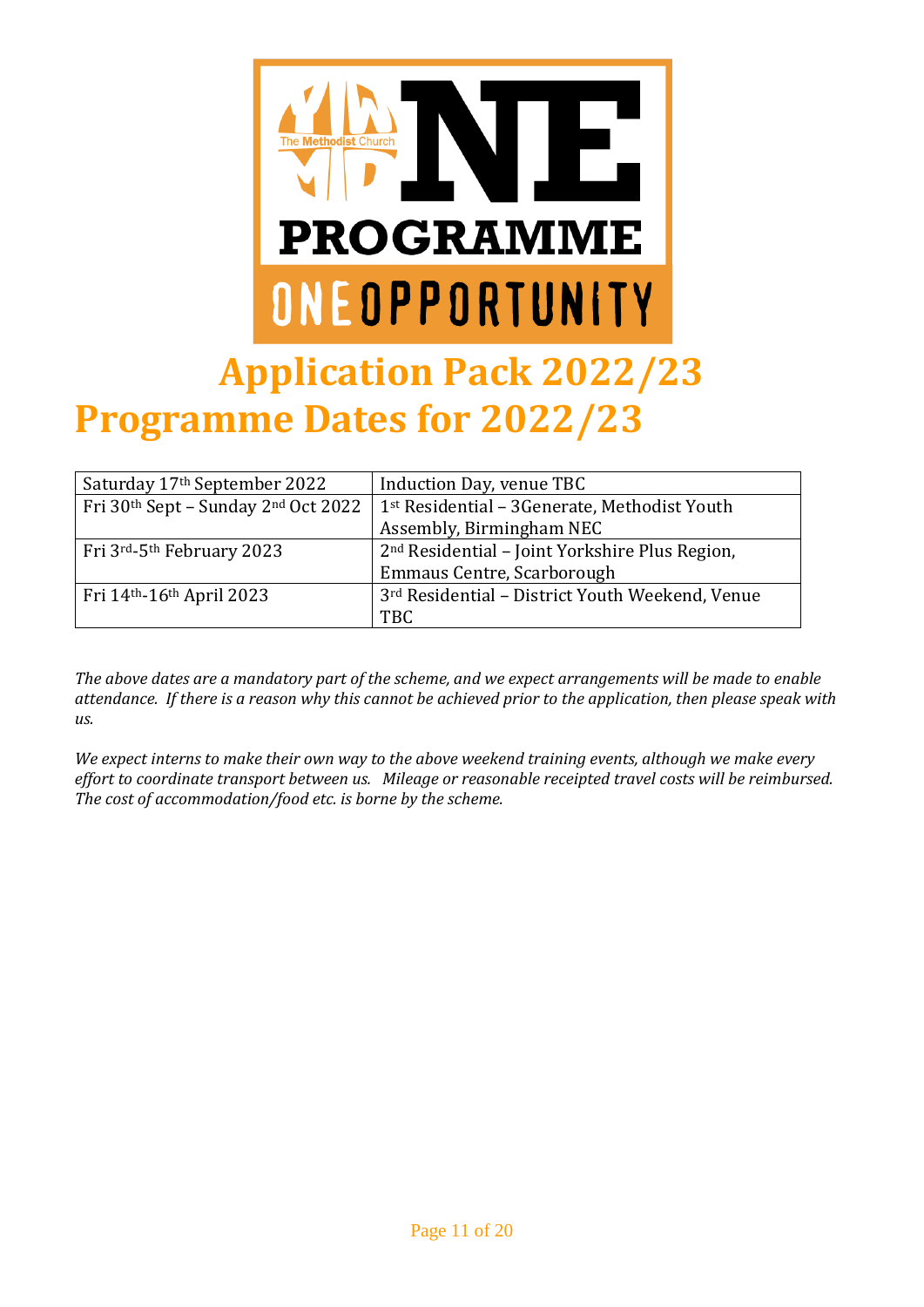

### **Application Pack 2022/23 Example Job Description for student outreach project**

This is offered here as a guide to what a final job description might look like for your ONE Opportunity project, it hopefully gives you an idea of the sort of things you will need to consider when planning a project and working with your young person.

| <b>NAME AND AGE</b><br>0F<br><b>PARTICIPANT</b>      | xxxxxx (aged 21)                                                                                                                                                                                                                                                                                                                                                                                                                                          |
|------------------------------------------------------|-----------------------------------------------------------------------------------------------------------------------------------------------------------------------------------------------------------------------------------------------------------------------------------------------------------------------------------------------------------------------------------------------------------------------------------------------------------|
| <b>LOCATION OF</b><br><b>PROJECT</b>                 | <b>XXXXX LEP</b>                                                                                                                                                                                                                                                                                                                                                                                                                                          |
| <b>PROJECT</b><br><b>OUTLINE</b>                     | The aim of the project is to develop the student community at xxxxxx<br>Church and to get students feeling more like a part of the church<br>community as a whole. The project involves improving communication<br>and social media presence, having services organised and led by students,<br>and creating chances for people to socialise and get to know each other<br>better.                                                                        |
| <b>RESPONSIBLE</b><br>T <sub>0</sub>                 | District Co-ordinating Team and the local project enabler xxxx                                                                                                                                                                                                                                                                                                                                                                                            |
| <b>RELATIONSHIPS</b>                                 | District Youth Participation Representative<br><b>ONE Opportunity Programme District Team:</b><br>Coordinator<br>Administrator<br>Presbyter<br>Local Church Minister Rev xxxxx and leadership team<br>Local Church Project Enabler - xxxxxxx<br>Local Church Mentor - TBA                                                                                                                                                                                 |
| <b>ETHOS &amp;</b><br><b>WORKING</b><br><b>STYLE</b> | It is desirable that the intern embraces fully and advocates the ethos of<br>the Methodist Church, as expressed through Our Calling and Priorities for<br>the Methodist Church, together with the collaborative working style as<br>expressed in Ways of Working. On a local level the intern is expected to<br>embrace the ecumenical character of xxxxxx Church and to express<br>through word and example that 'All Are Welcome' in the church family. |
| <b>WORKING</b><br><b>STYLE</b>                       | The intern should, when the role commences, be part of xxxxxxx Church,<br>and also they will be expected to be a team member of the district ONE<br>Opportunity Programme. To this end the intern will need to liaise with<br>their local church and circuit as well as the District co-ordinating team in<br>order fulfil the functions of the programme. This will entail being                                                                         |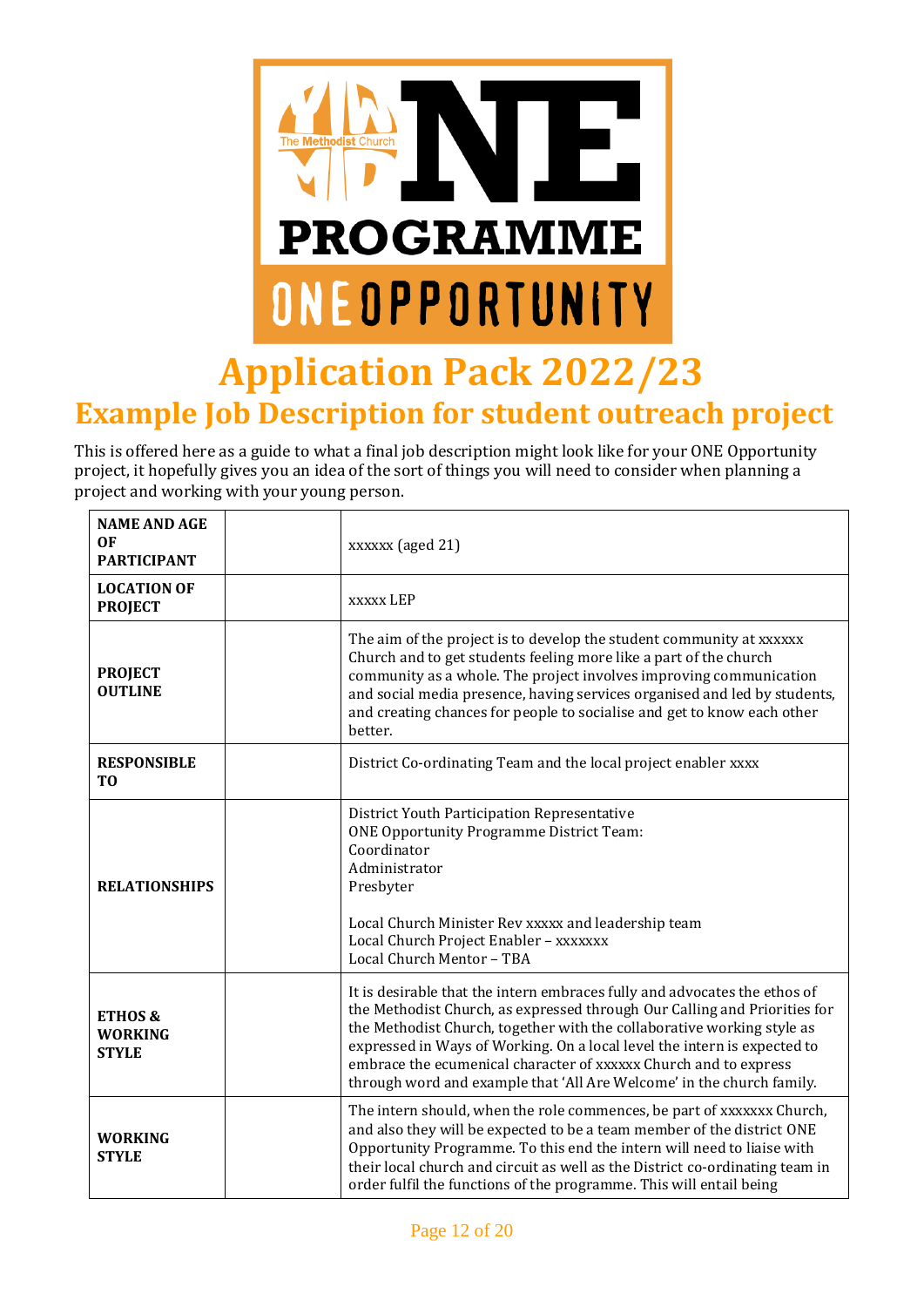

## **Application Pack 2022/23**

|                                       | accountable to the local church/circuit and the district Co-ordinating<br>team for delivery of the agreed project.                                                                                                                                                                                                                                                                                                                                                                                                                                                                                                                                                                                                                                                                                                                                                                                                                                                                                             |  |
|---------------------------------------|----------------------------------------------------------------------------------------------------------------------------------------------------------------------------------------------------------------------------------------------------------------------------------------------------------------------------------------------------------------------------------------------------------------------------------------------------------------------------------------------------------------------------------------------------------------------------------------------------------------------------------------------------------------------------------------------------------------------------------------------------------------------------------------------------------------------------------------------------------------------------------------------------------------------------------------------------------------------------------------------------------------|--|
| <b>PROJECT</b><br><b>EXPECTATIONS</b> | <b>District Training and Development</b>                                                                                                                                                                                                                                                                                                                                                                                                                                                                                                                                                                                                                                                                                                                                                                                                                                                                                                                                                                       |  |
|                                       | 1.<br>To attend an induction day, on xxxx<br>2.<br>To attend Residential training and team building weekends on xxxx<br>To provide a probably monthly written report on the progress of the<br>3.<br>project<br>To assist the district team in promoting the ONE Opportunity<br>4.<br>Programme within your local circuit and the district<br>To engage in discussion and sharing using social media (to be<br>5.<br>organised at the induction day)<br>To attend District events, where possible, including Synod and<br>6.<br>residentials.<br>To read the mentoring book provided and complete a reflection<br>7.<br>journal during the year<br>To meet a mentor regularly for the duration of the project to discuss<br>8.<br>your reflections<br>9.<br>To meet a project enabler regularly (monthly) to discuss progress and<br>development of the project                                                                                                                                                |  |
| <b>PROJECT</b><br><b>EXPECTATIONS</b> | <b>Local Project - 3 Hours Per Week</b>                                                                                                                                                                                                                                                                                                                                                                                                                                                                                                                                                                                                                                                                                                                                                                                                                                                                                                                                                                        |  |
|                                       | To actively welcome new students to xxxxx Church and help them<br>find their place in the student church community<br>To formally introduce themselves to the congregation in the<br>student welcome service on xxxxxxx<br>To represent xxxxxxx Church at the Christian Union church fair<br>To represent xxxxxxx Church at the weekly Sunday 'walking bus',<br>helping new students to find their way to xxxxxxx Church<br>To organise and help deliver student-led services on [date],<br>[date] and [date]<br>To organise and help deliver a student-led church picnic or other<br>social event<br>To organise and help deliver a student-led fundraising event for<br>xxxxxxxx Church, such as a sponsored walk<br>To regularly attend the Tuesday morning staff prayers [8.30am]<br>at [The Vicarage]<br>To attend the term-time Church Council meetings whenever<br>possible<br>To guest-write a 'clergy letter' for the parish newsletter<br>To attend formal supervision meetings on [date] and [date] |  |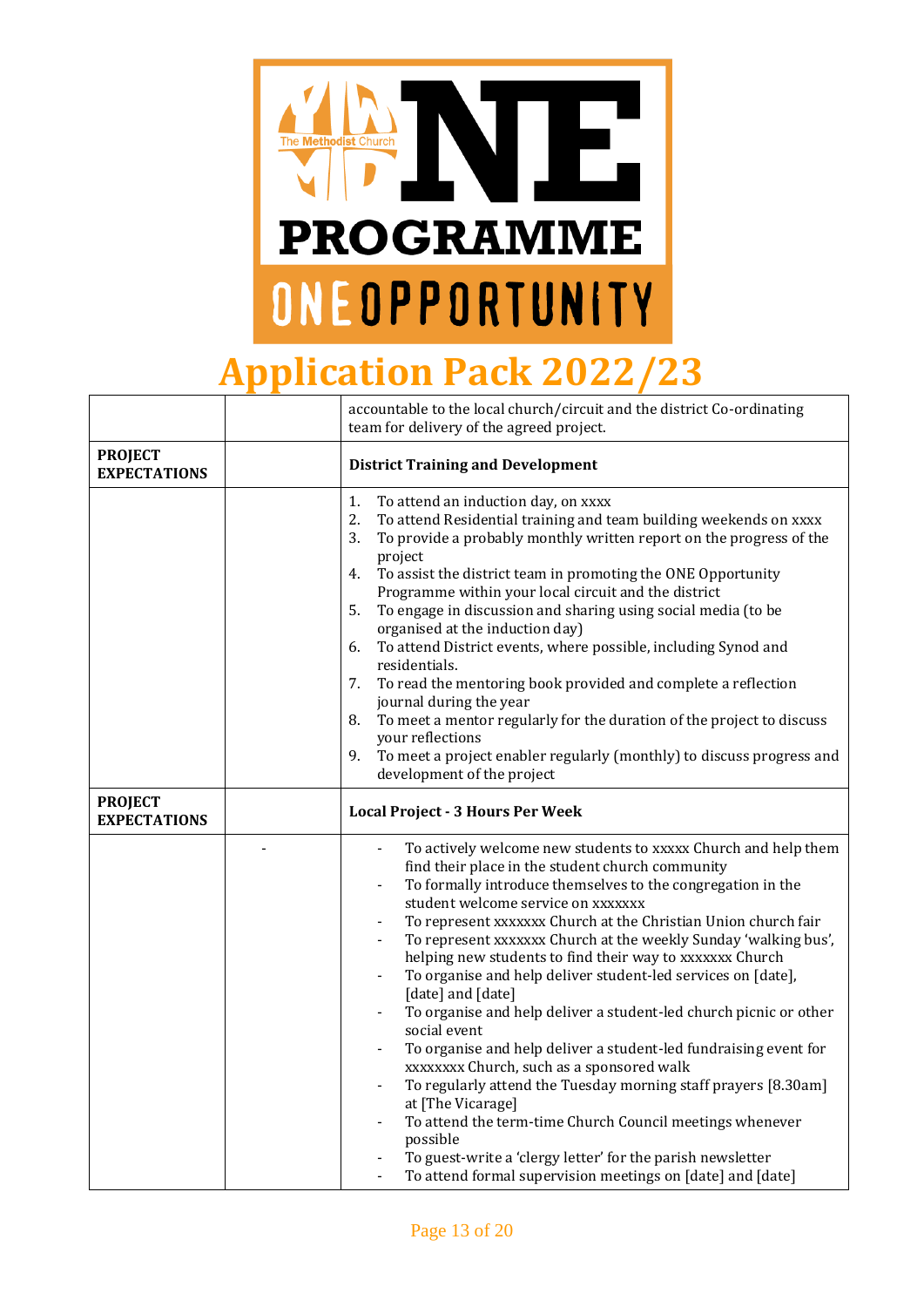

## **Application Pack 2022/23**

|                                         | To present a report of their activities for the xxxxxxx Church AGM<br>To start up and maintain a church presence on Twitter<br>To update the xxxxxxx Church student information leaflet<br>To organise an ecumenical student church-swapping initiative<br>To organise a social activity for post-graduate students outside<br>term time |
|-----------------------------------------|------------------------------------------------------------------------------------------------------------------------------------------------------------------------------------------------------------------------------------------------------------------------------------------------------------------------------------------|
| <b>TERMS &amp;</b><br><b>CONDITIONS</b> | The employment will start September 1st 2022 and end August 31st 2023                                                                                                                                                                                                                                                                    |
| <b>HEALTH &amp;</b><br><b>SAFETY</b>    | The post holder will be subject to the Methodist Church's Health and<br>Safety Policy.                                                                                                                                                                                                                                                   |
| <b>EQUAL</b><br><b>OPPORTUNITIES</b>    | The post holder will be subject to the Methodist Council's Equal<br>Opportunities Policy.                                                                                                                                                                                                                                                |
| <b>EXPENSES</b>                         | The participant will be paid a salary of the Living Wage rate, currently<br>£9.90 per hour for 3 hours per week. No salary is paid for the training<br>weekends, or for District/Youth synod.                                                                                                                                            |
| <b>HOURS</b>                            | It is anticipated that the project will require on average 3 hours per week,<br>but this may be worked flexibly within the agreed constraints of the<br>project.                                                                                                                                                                         |
| <b>PROBATIONARY</b><br><b>PERIOD</b>    | 3 months. After this period, the project enabler will be expected to carry<br>out a review to establish suitability.                                                                                                                                                                                                                     |
| <b>DBS</b><br><b>DISCLOSURE</b>         | This appointment will be made subject to a satisfactory Disclosure and<br>Barring Service check where it is deemed necessary by the project<br>requirements.                                                                                                                                                                             |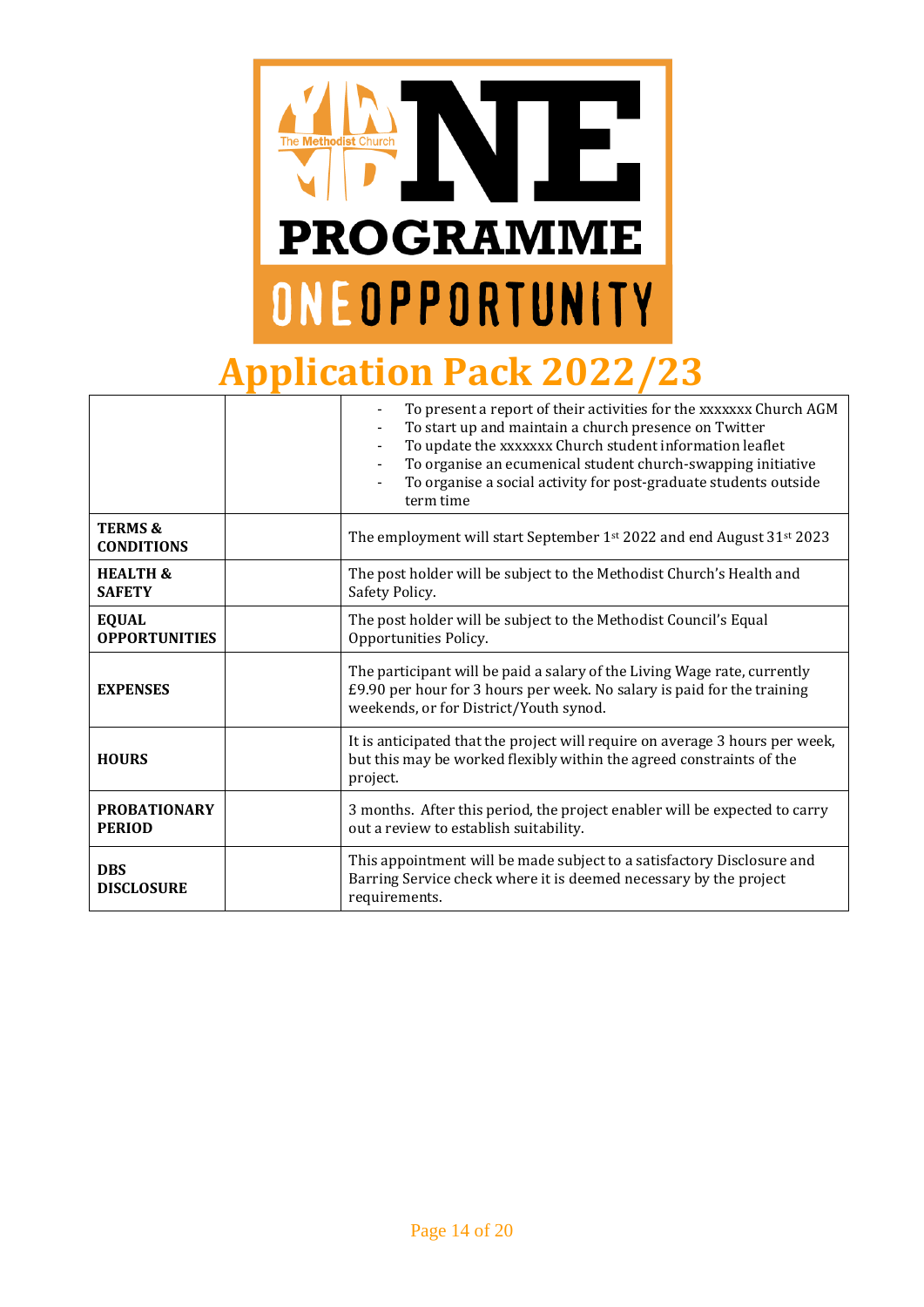

# **ONE Opportunity Project Enabler Role Profile**

#### **General Context**

The vision of the ONE Opportunity Programme is to encourage, recognise and reward the participation of young people in our church life and mission. It is our hope that as young people step forward to take leadership roles amongst us, there will be opportunities for personal growth and deepening discipleship in conjunction with the aims and objectives of each individual project.

We envisage a project enabler will come alongside a young person to help them to shine. Each intern will be supported by a local team consisting of a project enabler and a mentor. Each local team will be supported and guided through the year by the ONE Opportunity District team.

#### **Specific expectations**

With the support of the local minister and District team where necessary, project enablers will be expected to:

- Agree goals and expectations with the intern and minister for the project prior to the Programme starting on September 1st 2022.
- Facilitate the completion of a job description for the intern's project with reference to the submitted application form
- Identify if a DBS check is necessary under the requirements of the project
- Review the time commitment across the year with the intern and identify holidays and pressure points such as exam times. If the project allows, it may be helpful to plan hours so the church project work is reduced during these pressured times and increased at quieter times
- Meet regularly with the intern to offer management support and to discuss and set achievable shortterm goals for future work in the project (minimum expectation is monthly meetings)
- Check that the intern is honouring their commitment to working hours making sure that neither too few nor too many are undertaken
- Ensure good communication between the intern and the local church; managing expectations of the local church and making sure the intern has opportunities to keep the local church informed about the project
- Attend the induction day on 17<sup>th</sup> September 2022
- Identify after a three-month probationary period if the intern is suitable for the role as set out in the contract on employment and convey this to the District team, identifying any additional development or support needs.
- If the project appears to be failing or goals are not being met at any point, the district team will work with you to determine how we might reshape the project to affirm both the church's and intern's future success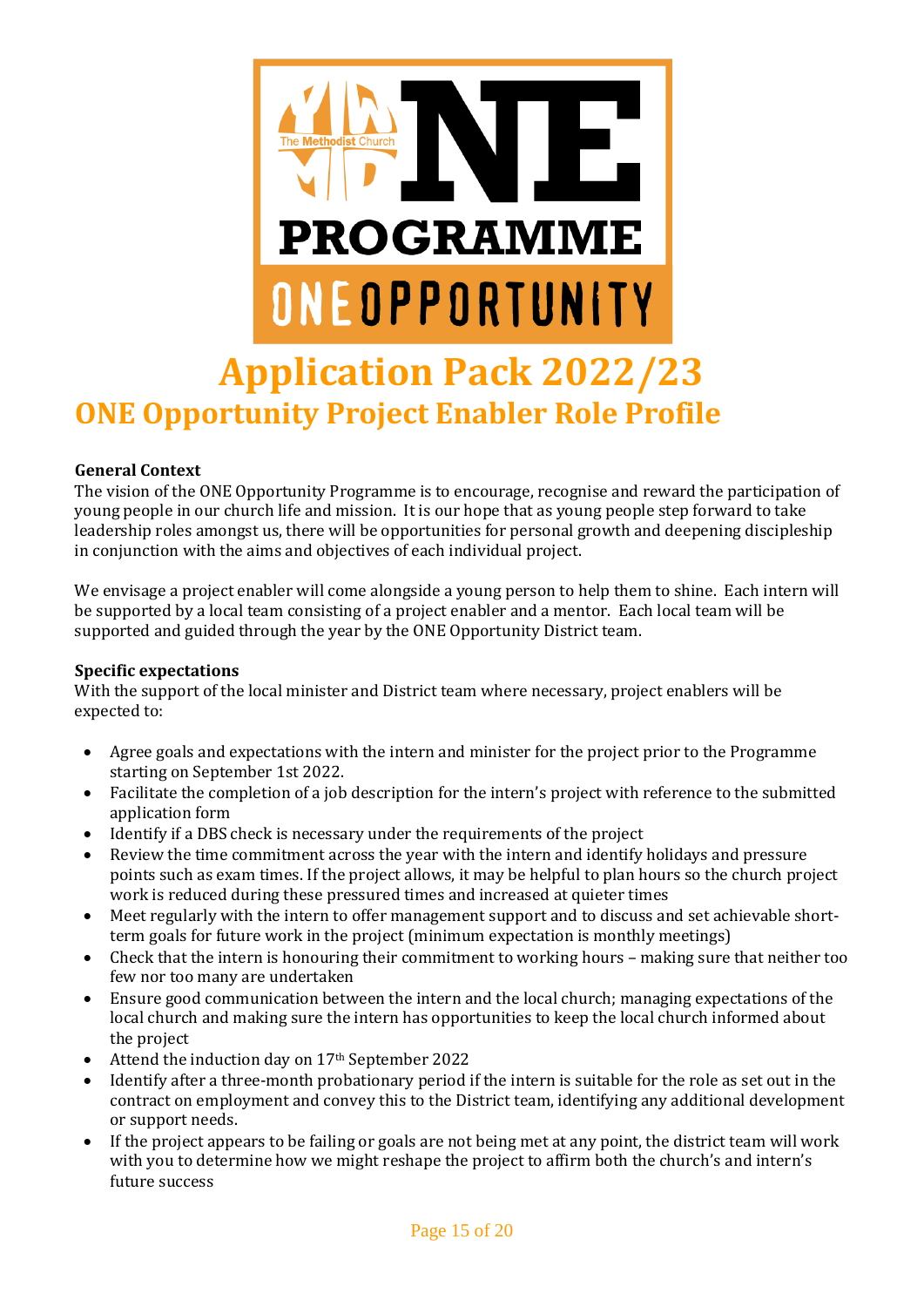

- Liaise with the District team over any contractual issues such as sickness absence
- Complete an evaluation form at the end of the intern's year

The District team will:

- Offer support to local teams throughout the year in whatever form they need it (email, telephone, visits) and be available to answer questions as they arise
- Keep local teams up to date with the content of the three residential weekend programmes and ongoing conversations with interns
- Supply an adaptable job description and a specific contract for each intern
- Organise payment of intern's salary
- Provide timesheet and travel expense pro-formas for use as required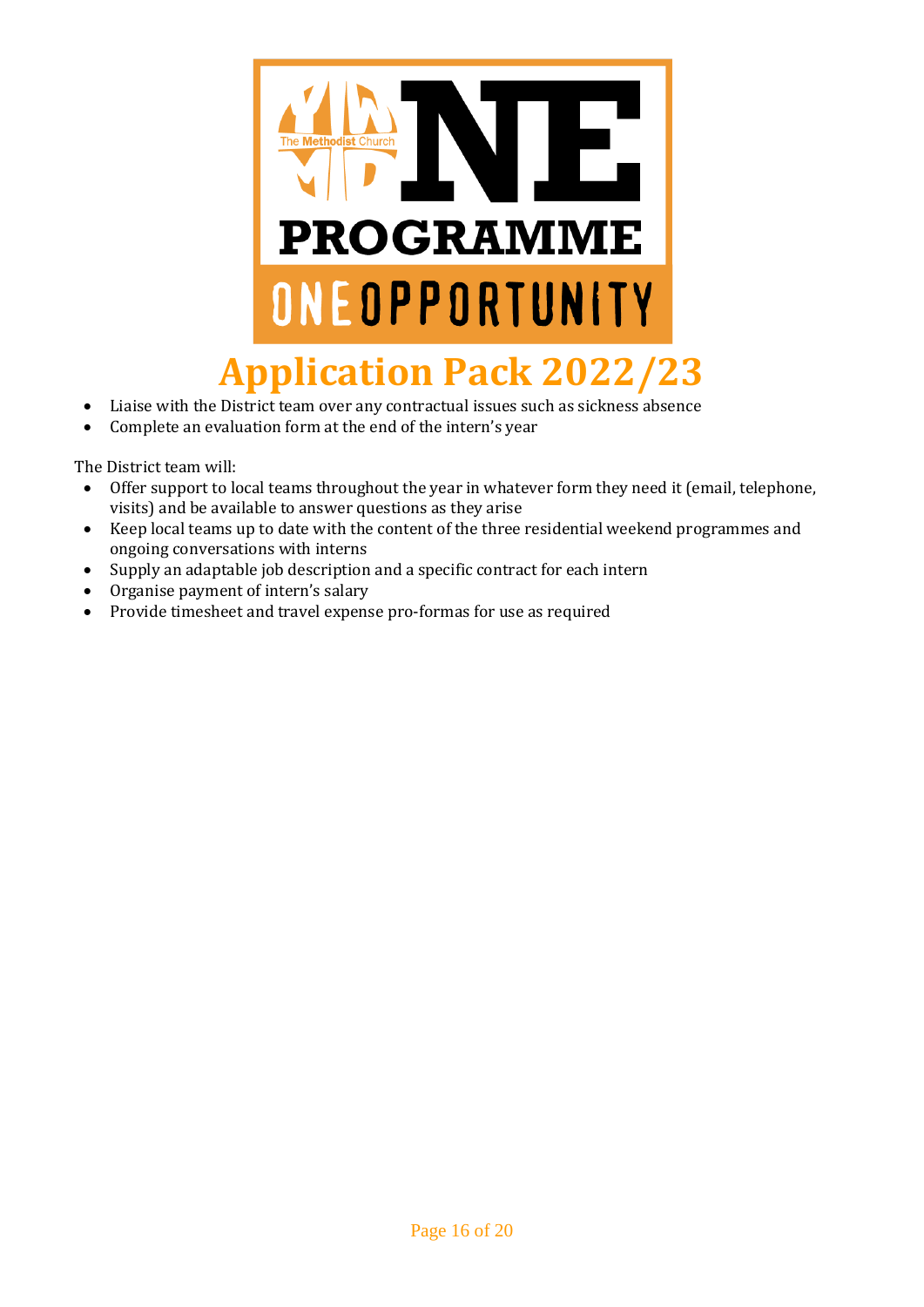

# **Application Pack 2022/23 ONE Opportunity Intern Person Specification**

| <b>ATTRIBUTES</b>                            | <b>ESSENTIAL</b>                                                                             | <b>DESIRABLE</b>                                  | <b>METHOD OF</b><br><b>ASSESSMENT</b>    |
|----------------------------------------------|----------------------------------------------------------------------------------------------|---------------------------------------------------|------------------------------------------|
| 1. Education and<br>Training                 | Willing to engage with<br>training                                                           |                                                   | application +<br>informal discussion     |
|                                              | Be between 16 and 23 years<br>of age at 1 September 2022.                                    |                                                   | application +<br>documentary<br>evidence |
|                                              | Willing to provide reports on<br>project through the year                                    |                                                   | application +<br>informal discussion     |
|                                              | Willing to pursue personal<br>spiritual development                                          |                                                   | application +<br>informal discussion     |
|                                              | Able to keep adequate<br>records of work, including<br>time sheets and a reflection<br>diary |                                                   | Informal discussion                      |
| 2. Proven ability                            | Willing to use a closed<br>Facebook group                                                    |                                                   | application +<br>informal discussion     |
|                                              |                                                                                              | Passionate about issues facing the<br>world today | informal discussion                      |
| 3. Special<br>Knowledge and<br><b>Skills</b> | Able to engage people of a<br>variety of ages and<br>backgrounds                             |                                                   | application +<br>informal discussion     |
|                                              | Able to work in a team<br>situation                                                          |                                                   | application +<br>informal discussion     |
|                                              | Good listening skills and a<br>desire to understand others                                   |                                                   | application +<br>informal discussion     |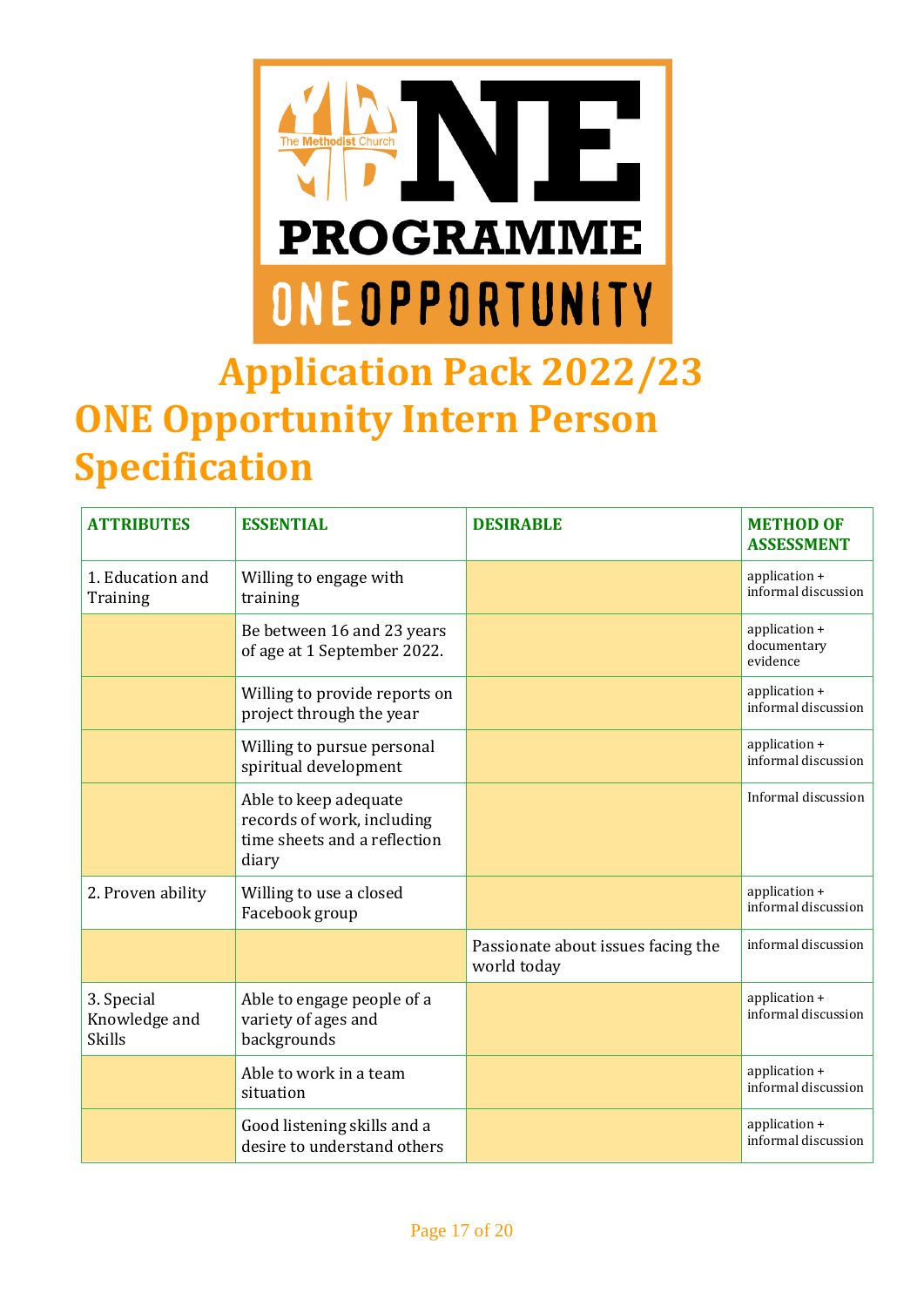

## **Application Pack 2022/23**

|                                     | Able to take the initiative                                                                |                                                                                               | application +<br>informal discussion |
|-------------------------------------|--------------------------------------------------------------------------------------------|-----------------------------------------------------------------------------------------------|--------------------------------------|
|                                     | Prepared to work some<br>irregular hours, including<br>overnight and weekends              |                                                                                               | Application +<br>informal discussion |
|                                     | Prepared to travel within the<br>Yorkshire Plus Region for<br>training                     |                                                                                               | Application +<br>informal discussion |
|                                     |                                                                                            | Able to present ideas to a group                                                              | application +<br>informal discussion |
|                                     |                                                                                            | Good influencing and negotiating<br>skills                                                    | informal discussion                  |
|                                     |                                                                                            | Has a basic understanding of the<br>Methodist District Youth<br><b>Participation Strategy</b> | informal discussion                  |
|                                     |                                                                                            | Willing to explore their faith in the<br>context of The Methodist Church                      | application                          |
| 4. Project-specific<br>requirements | Able to present an outline of<br>the proposed project, with<br>objectives and deliverables |                                                                                               | application +<br>informal discussion |
|                                     | A proven ability to<br>demonstrate skills relevant to<br>the specific project outlined     |                                                                                               | application +<br>informal discussion |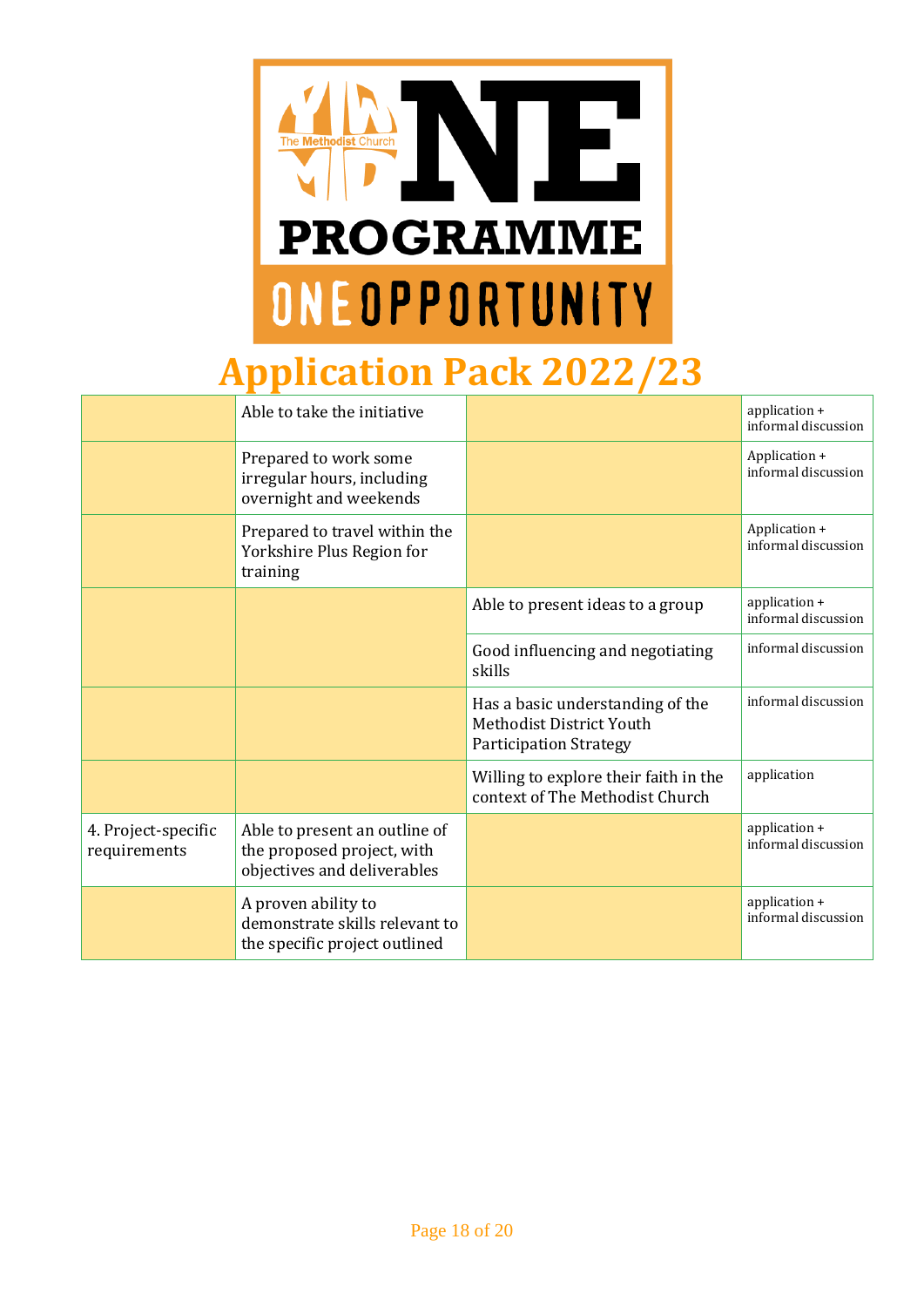

## **Application Pack 2022/23 Project Selection Guidance**

#### GUIDANCE FOR SELECTING APPLICANTS & PROJECTS FOR THE ONE Opportunity PROGRAMME 2018/19

There is funding for the employment of thirteen young people to become interns in the ONE Opportunity programme in 2022/23. Each applicant and their proposed project will be scored against agreed criteria by a district appointed team. The list of criteria below offers guidance on the specific areas which will be considered during the selection process. Please refer to these criteria, and where possible provide evidence to support them, when completing the Application Form.

The kind of projects we are likely to prioritise:

- Projects that are creative in meeting a genuine need in their context
- Projects that use skills unique to the young person within the church
- Projects that express the priorities of the Methodist Church (see page 20)
- Projects that encourage the local church to work in new ways, or in fresh expressions of church
- Projects that will challenge the intern to develop new skills, with a framework to support them
- Projects that have realistic objectives and purpose for the intern's work during the year
- Projects that encourage, value and understand the issues of involving young people in the life of the church
- Projects that encourage faith to be shared
- Projects that offer the intern some form of leadership/ownership, whether through driving the project, or working with others, particularly where this is intergenerational
- Projects that offer an opportunity to further the work within the local context beyond the one-year limits of this scheme
- Projects that will enhance the self-confidence of the intern, and also other young people within the church
- Projects that enable whole life discipleship.

If an application is unsuccessful the district coordinating team will be available to offer advice on how the young person may be developed in other ways.